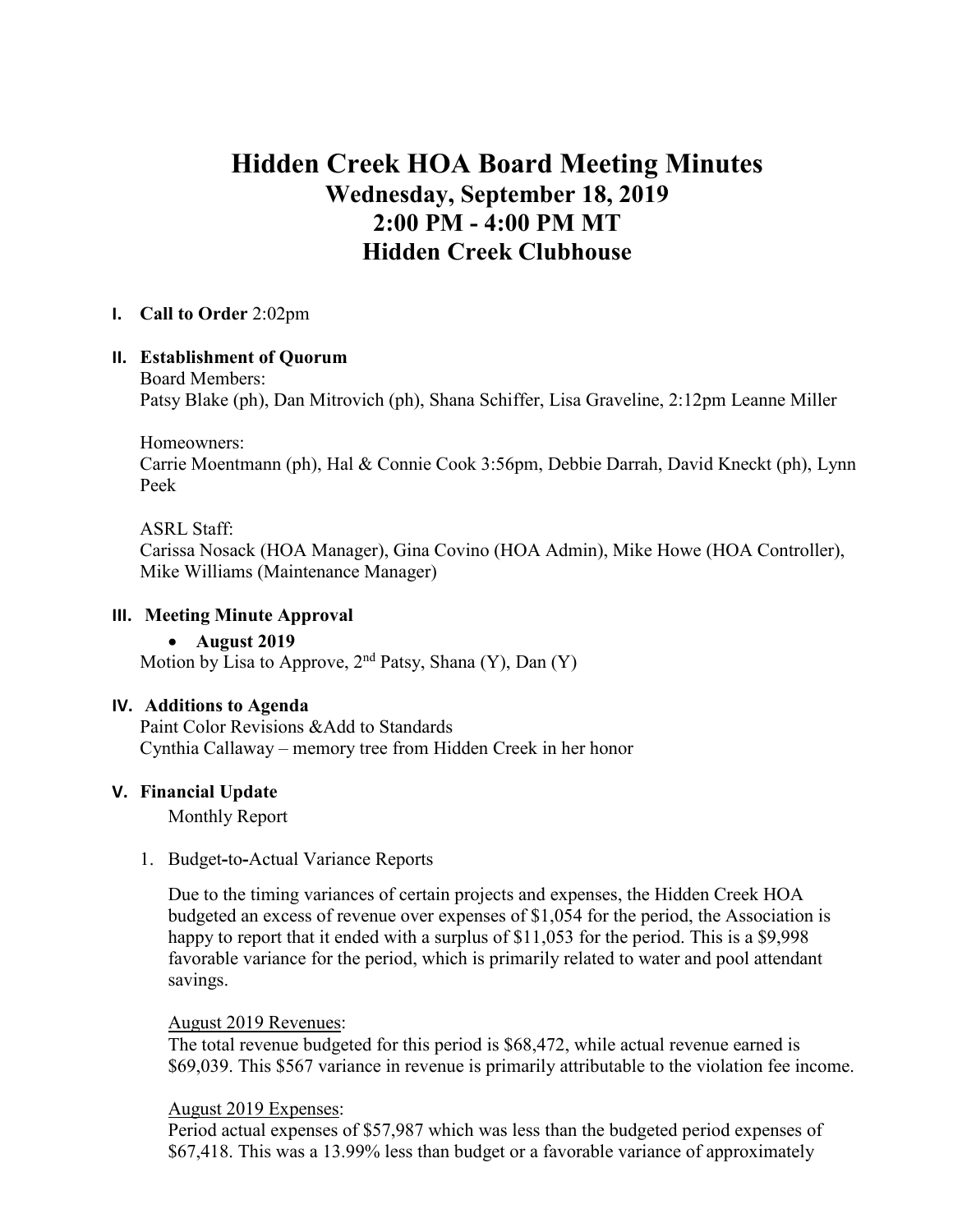\$9,431. Significant variances of specific line item expenses include:

- Maintenance Wages: The \$1,295 variance is primarily related to the price rate increase from \$45 to \$50 an hour.
- Pool Attendant Wages: the \$2,760 positive variance is due to the reduced pool attendant labor.
- Water: the \$8,075 positive variance is due to the shift in water
- 2. Discussion of Delinquent Association Owners as of August 31, 2019
	- After review of this report, there are two 91 plus day balances listed as of August 31, 2019 that total \$3,291. These accounts have been turned into Wrona Dubois for legal action.
- 3. Capital Reserve Budget vs. Actuals for the Period Ended August 31, 2019
	- Unanticipated capital expenses: There was \$2,361 of capital expenditures on replacing the clubhouse window and striping the parking lot.
	- Planned capital expenses: The roofing, metal railing, entrance landings, landscaping, and water valves during the period totaled \$97,063.
	- Summary: Year-to-date planned and unplanned capital budget expenses total at \$185,714, however, with the refund of the asphalt company of \$51,927 brings the total \$133,787 for year-to-date expenses.

# **VI. Governance**

- 1. Action Without a Meeting: 16-6A-813 Statute presented to the Board. Request: If there is a short time frame for response a phone call will be made to Board Members.
- 2. ARC:
	- Exterior Paint Colors: Motion to Update Standards when color is finalized.
		- o Universal Khaki is too light. Quiver Tan is recommended for main building color.
		- o SW Griffin 7026 is recommended for accent door color (a sample will be painted for review). Downspouts are already Griffin in color.
		- Shana, Lisa, Patsy in favor. Dan & Leanne will review and respond via email.
	- Remodel Application Deadline:
		- $\circ$  COMPLETE applications must be submitted by the 1<sup>st</sup> of the month, 5pm MST, before an ARC Meeting will be scheduled. Any homeowner addendum or changes to applications will postpone review.
	- Remodel Applications:
		- o 26C Light Sconce, Utility Door and Front Door Applications were received. After review by ASRL, ASRL reports they met the Standards and were given Approval. Approval form can be added to packet for Board Member review. \*Dan left call at 2:26pm.
- 3. Mountain Regional Update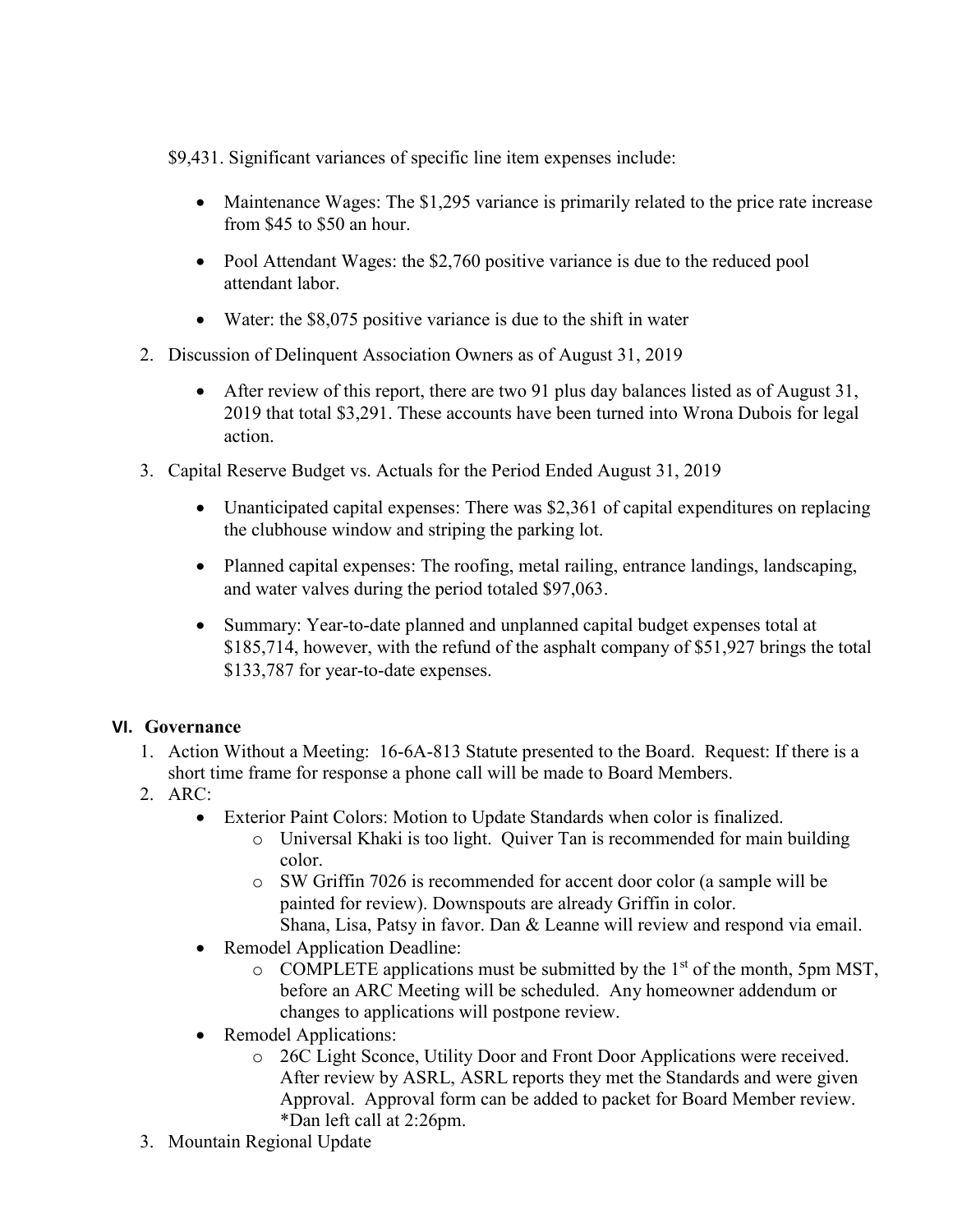- o The survey was completed. All necessary information has been sent to MR. Survey costs \$2400-\$2800. CUP estimated cost: \$2600. Legal Fees at this point in time: less than \$1500
- $\circ$  Boundary markers have been added by the deck of building 2 and in the asphalt by the three parking stalls
- o Remaining deliverables: Letter of Intent to Grant Easement from Hidden Creek and TCFC. Meeting with County for review of CUP documents.
- o Next Deadline: October 4th to provide executed Easements to MR from Hidden Creek and TCFC.
- o Majority of Homeowners are happy with new location via survey monkey results.
- $\circ$  Continuance granted to homeowners who filed Appeal with County to Oct 4<sup>th</sup>.
- 4. Board Terms & Election
	- An Amendment or re-write of the CC&Rs are recommended to correct this error, but it will require a  $67\%$  Approval Vote of the Ownership.
	- Lisa Motion to continue with 2-year terms as was intended by CC&R Amendment. Shana  $2<sup>nd</sup>$ , Patsy (Y), Leanne (Y). Motion passed.
- 5. Town Hall Meeting:
	- i) Special Assessment Packet reviewed by Board. It will be emailed to owners prior to the Town Hall Meeting and will be presented to ownership at meeting.
	- ii) Definitions were taken from the Reserve Study.
	- iii) All 2019 figures were updated with End of Year forecasts, and are fiscally accurate. Reserve Funding Percentages are still in the Poor category.
	- iv) A brief discussion of projects was discussed by Leanne, including roofs. Evaluating Projects is part of the process, but the HOA has dangerously low funds for upcoming projects. The Reserve Funds are continuing to trend downwards.
	- v) Regarding Operating Budget: Maintenance Hour rates are at industry standard \$50/man hour
	- vi) Scenario 1: \$1M & Scenario 2: \$1.3M, includes exterior doors and garage doors (options). A Survey Monkey will be sent out to owners to determine which amount will be presented for vote at the annual meeting.
	- vii) Ownership Dues are calculated from the CC&R's that were created at the inception of the HOA. Re-measuring of the units was approved by the Board but has not been completed yet. Re-measuring is the fairest and equitable way to assess the ownership dues.
	- viii) 67% Approval vote of ALL ownership is required for the Special Assessment to pass.
- 6. Annual Meeting Agenda:
	- i) 2018 Meeting Minutes need to be updated documenting Reconvened Meeting was held Saturday.
	- ii) Revisions of Annual Agenda was discussed and will be updated. Election Committee needed (2 homeowners with an ASRL staff member). We need an ASRL staff member for the Check-In process.
	- iii) Ownership records will be verified via ASRL records and percentage vote will be calculated. \*Review voting process with Owners when Agenda and Proxy is sent.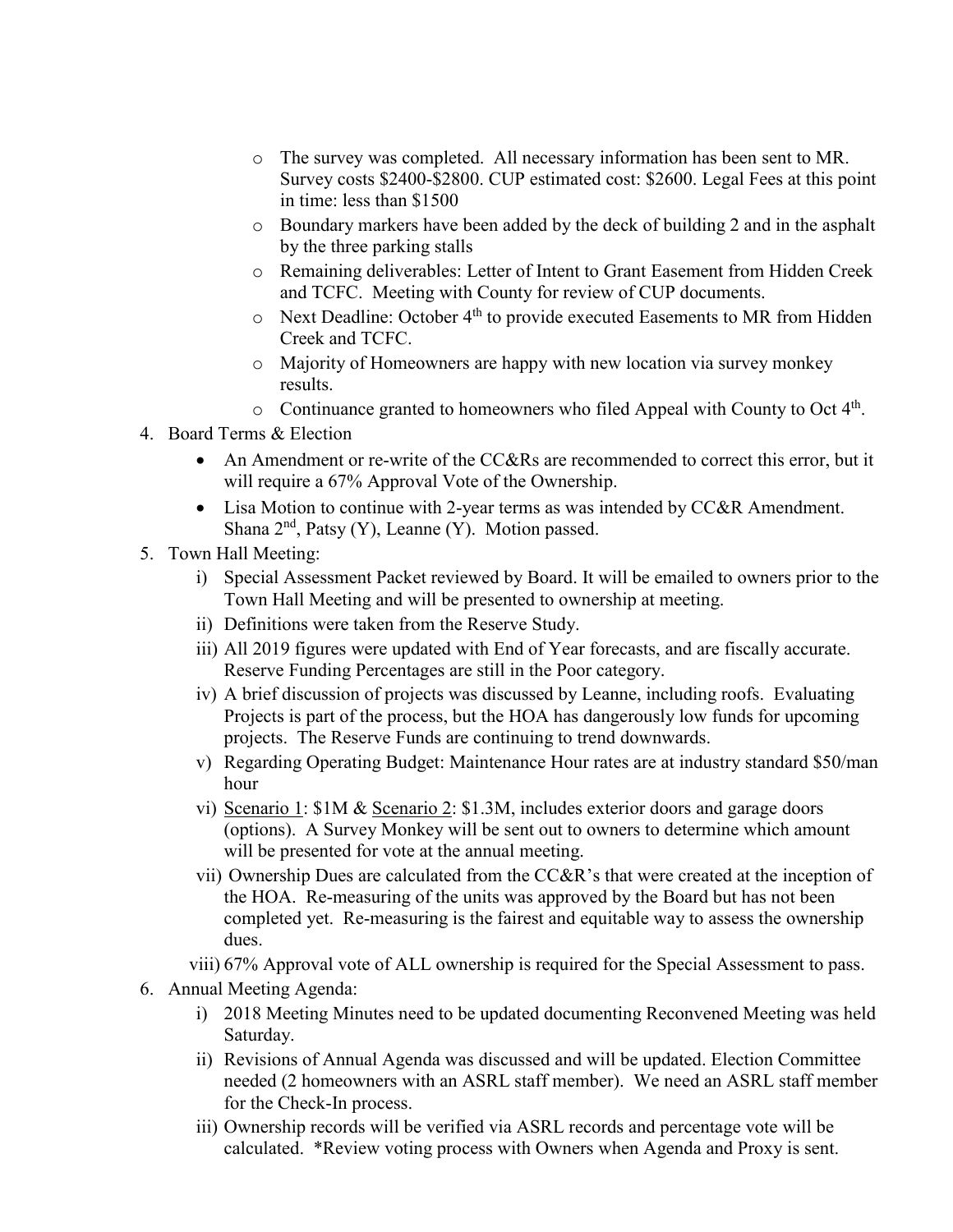iv) Proxy and Ballot will be revised and reviewed by attorney prior to meeting. General Proxy for the Board Member Election and Directed Proxy for the Special Assessment. Write in candidates can be elected at the annual meeting.

Motion by Leanne for above proxies,  $2<sup>nd</sup>$  Lisa, Shana (Y), Patsy (Y). Motion passed.

- v) ASRL will obtain bids for an Amendment vs. a Full Re-Write. Both are time consuming and expensive. Adding a Reinvestment clause to the CC&R's has been discussed by a previous Board and was written for the HOA by the law firm MorrisSperry. It should be discussed/considered further.
- vi) Cynthia Callaway: Services were private. A Celebration of Life will be held in the future. Leanne will speak to Christopher and find out what type of tree he would like planted in her memory.

#### **VIII. Maintenance Report**

Completed

- 1. Painted lines on all parking areas NO parking in Willow Creek cul-de-sac- \*Email BLAST
- 2. Handrail installed on sidewalk between buildings 3-4
- 3. Shed painted two tone to display new standards color
- 4. Maintenance list Lisa created is now completed
- 5. Wasatch Arborist finished stump grinding.
- 6. Century Link installed land line and internet to Clubhouse.
- 7. Clubhouse window replaced
- 8. Pool closed for the season.

#### In Progress

1. GTC to reinstall heat cable on buildings 26,27,21, and the down spout

on 3.

2. Ash and Dust to begin Stairs and Landings project. #1 safety issues with stairs and brackets, then landings that already have Trex, then the  $2<sup>nd</sup>$  floor landings that need Trex replacement.

3. Minor touch-up paint on all buildings before winter

4. Preventative Roof maintenance: inspect and seal/caulk, heat tape repair (especially around chimneys)

5. Hot tub resurfacing (plastering is weather dependent and has been postponed due to the rain).

6. Stop/Waste and Back Flow project to begin

7. Tennis court wind tarps to be replaced in Spring

8. Security Cameras being ordered. Placement will be evaluated to best capture all areas.

9. Fall routine maintenance: sprinkler blow-out, pest control, spraying trees and fertilization,

Jesus regularly cleans out gutters. Heat tape will be turned on around Thanksgiving.

10. Building 33 work is under way. \*We need homeowner to sign release waiver form.

11. Building 35: siding replacement to take place

• Building 29: homeowner cannot be contacted for access. Registered letter to be sent stating that if no response is given, it will be deemed waived. \*Entry can be obtained and billed to owner if all attempts fail.